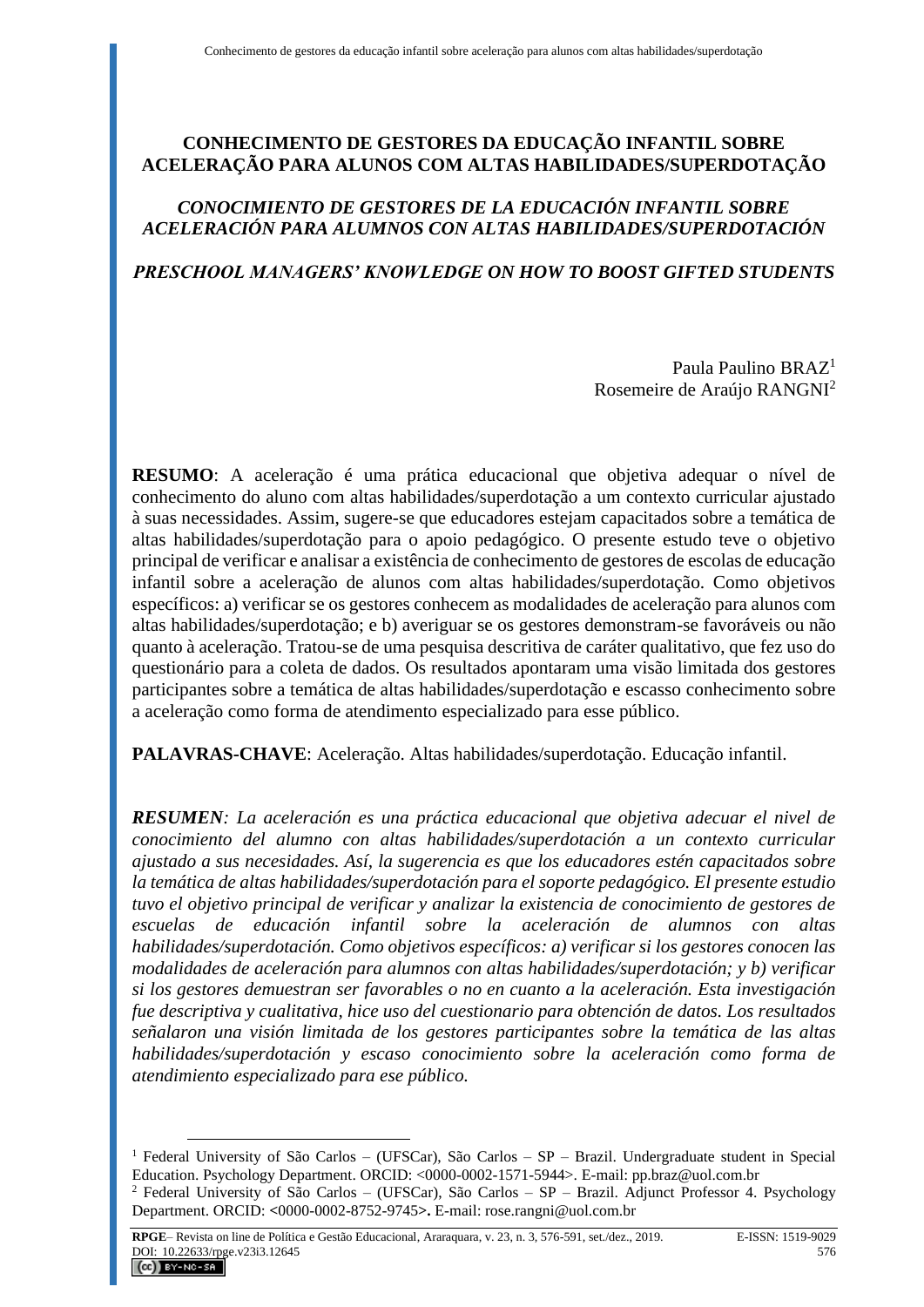## *PALABRAS CLAVE: Aceleración. Altas habilidades/superdotación. Educación infantil.*

*ABSTRACT: The acceleration is an educational practice that aims to adapt the level of gifted students' knowledge to adjust curricular content to his needs. This way, it is suggested that educators are versed about the theme of giftedness for pedagogical support. This present study had the main aim to verify and analyze the existence of education managers' knowledge at child education about acceleration of gifted students. As specific aims: a) to verify if the managers know the types of acceleration for gifted students; and, b) to investigate if the managers are favorable or not to acceleration. The research was descriptive and qualitative, and applied questionnaires to collect the data. The results indicated a limited vision of the education managers about giftedness and scarce knowledge about acceleration as specialized service for gifted students.*

*KEYWORDS: Acceleration. Giftedness. Child education.*

## **Introduction**

The concept of high skills/giftedness<sup>3</sup> is often linked only to intelligence. And indeed, for a long time it was thought that way. However, this concept has undergone significant changes as a result of studies in the area of cognition (ALENCAR; FLEITH, 2001). Currently, it is not only related to intelligence, but to the relationships established between the child with high skills/giftedness and their interaction with the social environment characterized by their performance in social skills, creativity, leadership, personality and motivation (POCINHO, 2009).

Students with high skills/giftedness in the Brazilian legal context are considered to be those with high potential in one or more areas of knowledge (intellectual, academic, leadership, psychomotor and arts) that can be presented in isolation or combined, consonant with great creativity and involvement with the tasks in the areas of interest (BRAZIL, 2008).

This study has conceptual support in the The Three Rings Model of the theorist Joseph S. Renzulli (2004; 2014a; 2014b). According to this scholar (2004; 2014a; 2014b) gifted behavior (a term used in English giftedness) is the result of the interaction between above average ability, commitment to task and creativity, and the relationship of these three sets with general and specific areas of human performance. For the author, students presenting the interaction between the three groups require different educational opportunities. Thus, the

<sup>&</sup>lt;sup>3</sup> This study adopts the terminology "high skills/giftedness", according to the National Policy of Special Education in the Inclusive Education Perspective (BRASIL, 2008) and the terminologies used by authors and official documents will be maintained.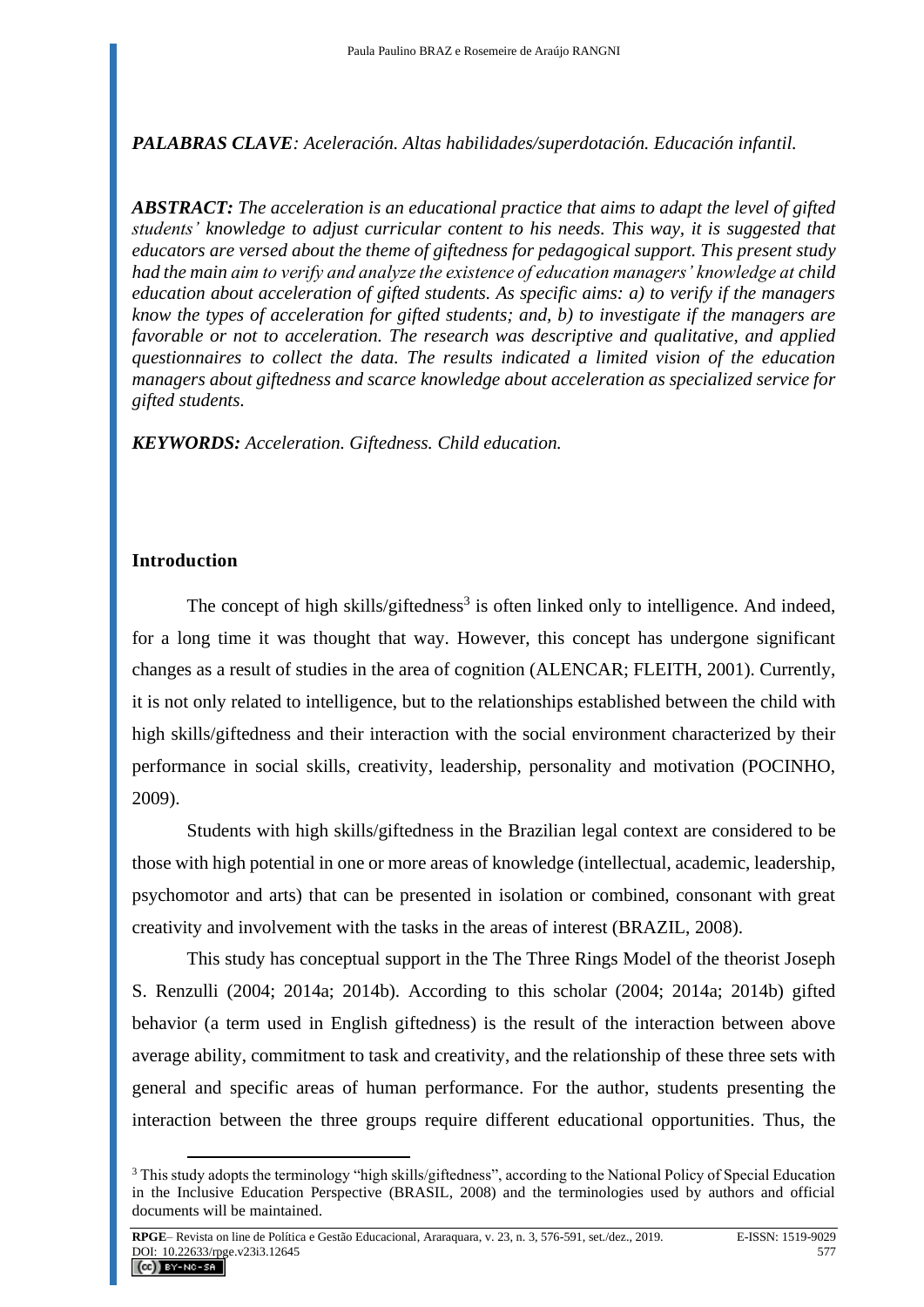educational institution should have resources and encouragement beyond what is offered in a regular educational program.

Regarding acceleration, as a form of care, it is "a concept defined by Special Education to make school life compatible with mental production, regardless of age, for more capable students who quickly overcome curricular content" (GUENTHER, 2009, p. 282). In other words, it allows students with high skills/giftedness to advance in school grade in their time by promoting themselves academically and, as a result, the development of the areas they master most (COLANGELO *et al.*, 2004; GUENTHER, 2009; MAIA-PINTO, 2012; ALMEIDA, OLIVEIRA, 2013; MCCLARTY, 2015).

In cases where students have faster learning compared to their peers, acceleration may be the most effective educational measure, because the curriculum content of the more advanced classes is more appropriate and motivating for them (OLIVEIRA, 2007). To address the different situations, acceleration is divided into several modalities, and the literature points to 18 different types, which are divided into two categories: acceleration by temporality and acceleration by content (COLANGELO *et al.*, 2004; GUENTHER, 2009). The acceleration by temporality aims to advance the school time without changing the curriculum content and the acceleration by content reorganizes the school curriculum without the student necessarily having to advance in the grade, allowing him to remain living in the classroom with his peers of same age (COLANGELO *et al.*, 2004; GUENTHER, 2009).

A much-discussed issue about acceleration is how much harm the accelerated student's emotional and social will come to bear, generating the belief that he or she will be socially impaired because they will no longer live with their peers, thereby suppressing their childhood. This information is of particular concern to parents and/or guardians (MAIA-PINTO, 2012; OLIVEIRA; ALMEIDA, 2013). However, Colangelo *et al.* (2004) point out that there is no evidence of socio-emotional impairment in students accelerated one or two years, strongly advocating their acceleration as an educational measure.

It is noteworthy that among the behavioral characteristics of the student with high skills/giftedness, two concern the student's socio-emotional maturity, the **"interest in living with people of similar intellectual level; quick resolution of personal difficulties"** (BRAZIL, 2006, p. 15, authors' highlights).

In the Brazilian legal context, the Law of Guidelines and Bases of National Education (LDBEN) (BRAZIL, 1996) guides the acceleration clearly in its Art. 24, foreseeing the classification in any grade or stage, except the first one of the elementary school. The text considers the acceleration, provided that an evaluation is performed by the school with the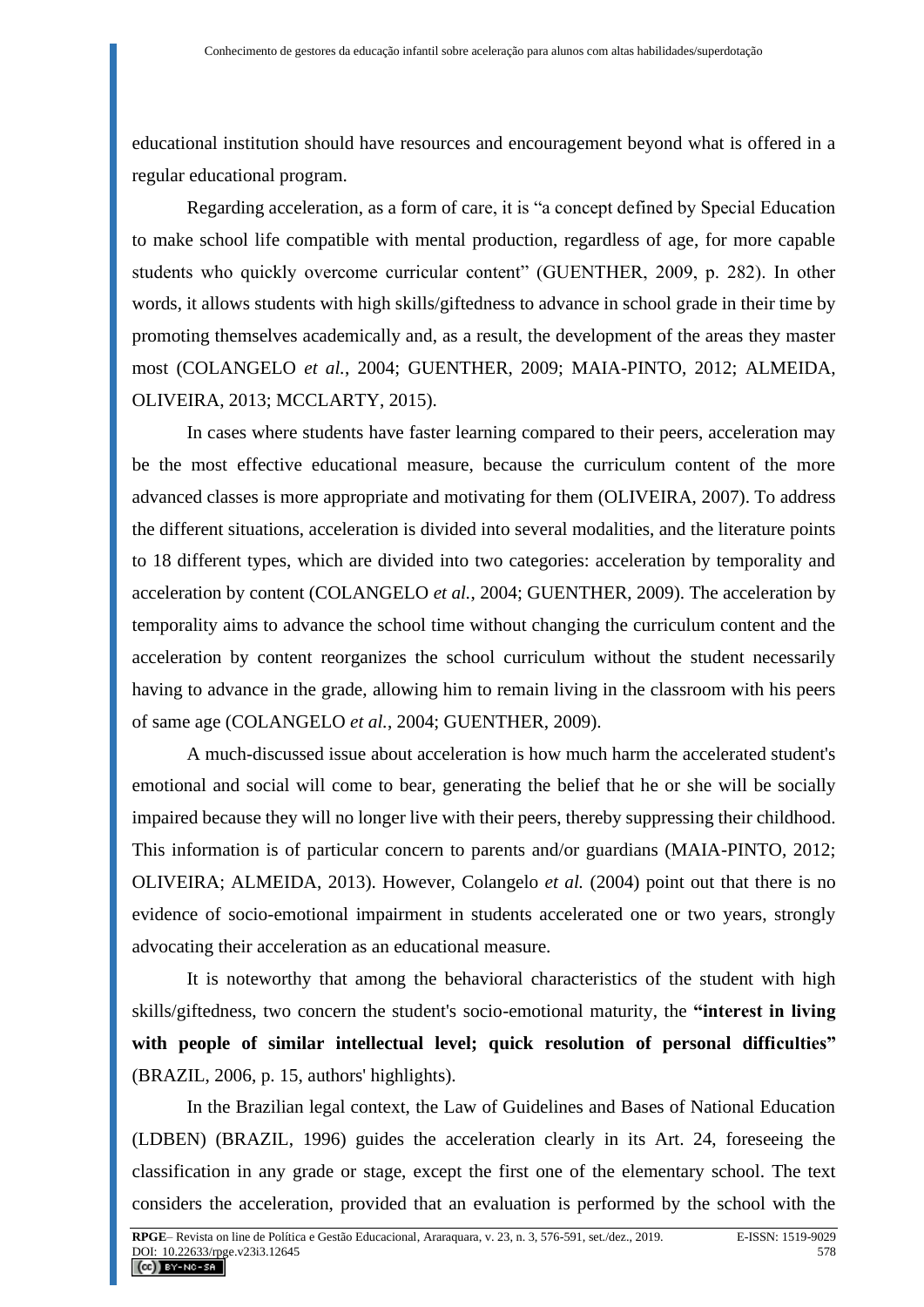objective of defining the level of development that the student is in and, consequently, adjusting it. In addition, Art. 59 of the same Act guides education systems on acceleration for students with high skills/giftedness, and clearly writes in paragraph II "acceleration to complete the school program for the gifted in a shorter time" (n.p.).

Given this prerogative, it is understood that educational systems must be organized to serve students who are able to receive this legal guarantee (RANGNI; COSTA, 2014).

Regarding early childhood education<sup>4</sup>, this is the first stage of basic education, which serves children from 0 to 5 years old. It is a social right affirmed in the 1988 Constitution and the State's duty to Education (BRASIL, 2010). Despite the legal guarantees of acceleration in basic education, there is a contradiction regarding the implementation of this form of care in early childhood education.

The document of the Ministry of Education (BRASIL, 2013) presents in its objectives to clarify doubts about early childhood education and provides for acceleration in disagreement with current legislation:

> **Early childhood education does not work with retention parameters (children with development deemed slow compared to others) nor acceleration (children judged as smart or "gifted")**, it is expected that all children live with their differences in their age group and learn from there (BRASIL, 2013, n.p., authors' highlights).<sup>5</sup>

In view of this conflict, guidance on this form of care for students with high skills/giftedness, instead of guiding the process, confuse those who seek clarification. It is noteworthy that it is possible to find, from an early age, those with characteristics that indicate high skills/giftedness. And when these children are inserted into school, "this discrepancy between level of knowledge and challenge of the task to be performed can demotivate and frustrate the child, very often generating conflicts with the teacher" (MAIA-PINTO, 2012, p. 36).

Martins (2013) recommends to the school to give attention to children who stand out for potentials, in order to provide an enriching school environment. However, the author points out that the acceleration in cases of very young children is possible, but must meet certain criteria and consider that the pace of learning of these students is intense. When inserted in an environment of interaction with older students, they will hardly suffer with regard to their

<sup>4</sup> Specialized educational care goes through all levels of education (BRASIL, 2008).

<sup>5</sup> **A educação infantil não trabalha com parâmetros de retenção (crianças com desenvolvimento julgado lento em relação a outras) e nem de aceleração (crianças julgadas como espertas ou "superdotadas")**, esperase que todas as crianças convivam com suas diferenças em seu grupo de idade e aprendam a partir daí (BRASIL, 2013, s/p, grifo nosso).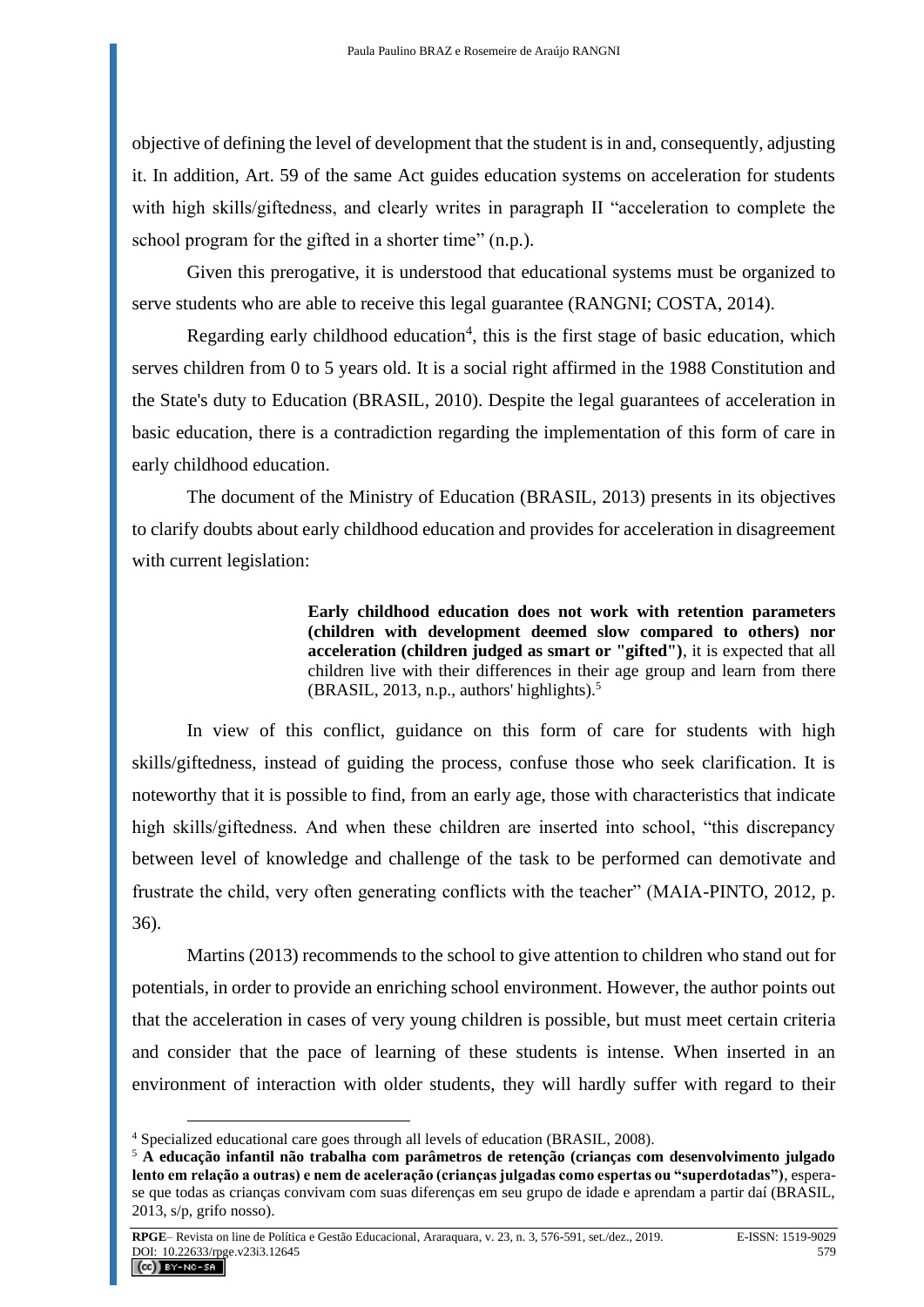intellectual aspects. However, it is important to emphasize the importance of monitoring accelerated children, checking their emotional and social adjustment.

For educational measures to address them significantly in their needs, it is understood that school management is vital for the educational work to impact. According to Santos and Panhoca (2017) the manager is the one who acts in understanding the situation that involves resource management, especially cognitive, as well as interpersonal relationships based on his administrative authority in the school's organizational structure, besides being the articulator between decisions taken jointly by school staff, family and community.

Having this conjuncture in screen, the questions that guided the present research were: what knowledge do the preschool managers have about high skills/giftedness? Do they know and consider acceleration and its modalities for students with high skills/giftedness? In an attempt to answer them, the main objective of the research was to verify and analyze the existence of knowledge of preschool managers about the acceleration of students with high skills/giftedness. Specifically, it aimed to verify if managers know the acceleration modalities for students with high skills/giftedness; and ascertain whether managers are favorable or not about acceleration.

### **Method**

A The scientific methodology applied to the present study was characterized as descriptive research, since its main objective was to raise the level of knowledge of a given audience, as well as their opinion (GIL, 2002). Qualitative in nature, this type of research "analyzes information in an inductive way" because "they have a deep and globalizing vision of the human being and try to capture the essence of human experience" (FLICK, 2009, p. 331- 332).

Thus, six (06) managers (one in each school) from public schools were selected in two different municipalities (São Paulo city and a city from São Paulo state countryside) that met the following criteria: being school managers of early childhood education schools and agree to participate in the research. To preserve the identity of the participants, they were named as P1, P2, P3, P4, P5 and P6. Data collection was performed at the workplaces (schools) of the six participants.

Data collection was performed through a questionnaire applied to participants with open and closed questions. The questionnaire was divided into two parts. In the first part the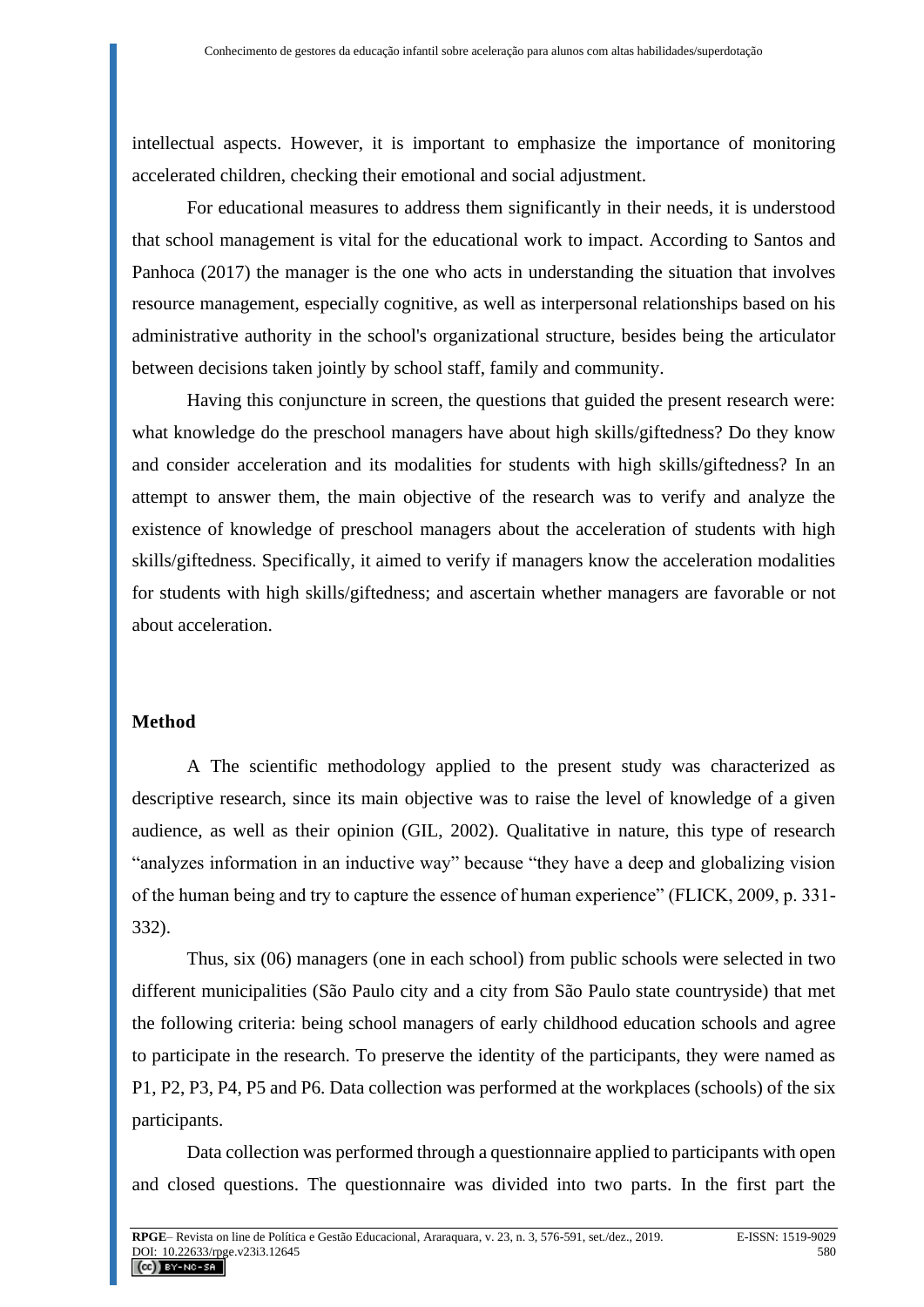questions were based on the characterization of the participant and in the second part there were nine questions on the subject. The research path is illustrated in Figure 1.



FIGURA 1: Fluxograma de pesquisa



Fonte: Self elaborated.

#### **Results**

The first part of the questionnaire was relevant to the characterization of the participants, it can be noted that they are all female and are within the age range of 40 to 57 years. Among them, four are in the position of school principal, one is an assistant director (deputy principal) and one is a pedagogical coordinator.

It was observed that a common feature among the participants is the degree in Pedagogy, although they have other backgrounds and specializations in various areas, such as Psychopedagogy, Pedagogical Management, Early Childhood Education and Economics. There was no training or specialization in the area of Special Education and all worked in the publicschool system.

Regarding teaching time, the average length of service in the classroom was 17.5 years, and the shortest time was five (05) years, and the highest 27 years. The average performance in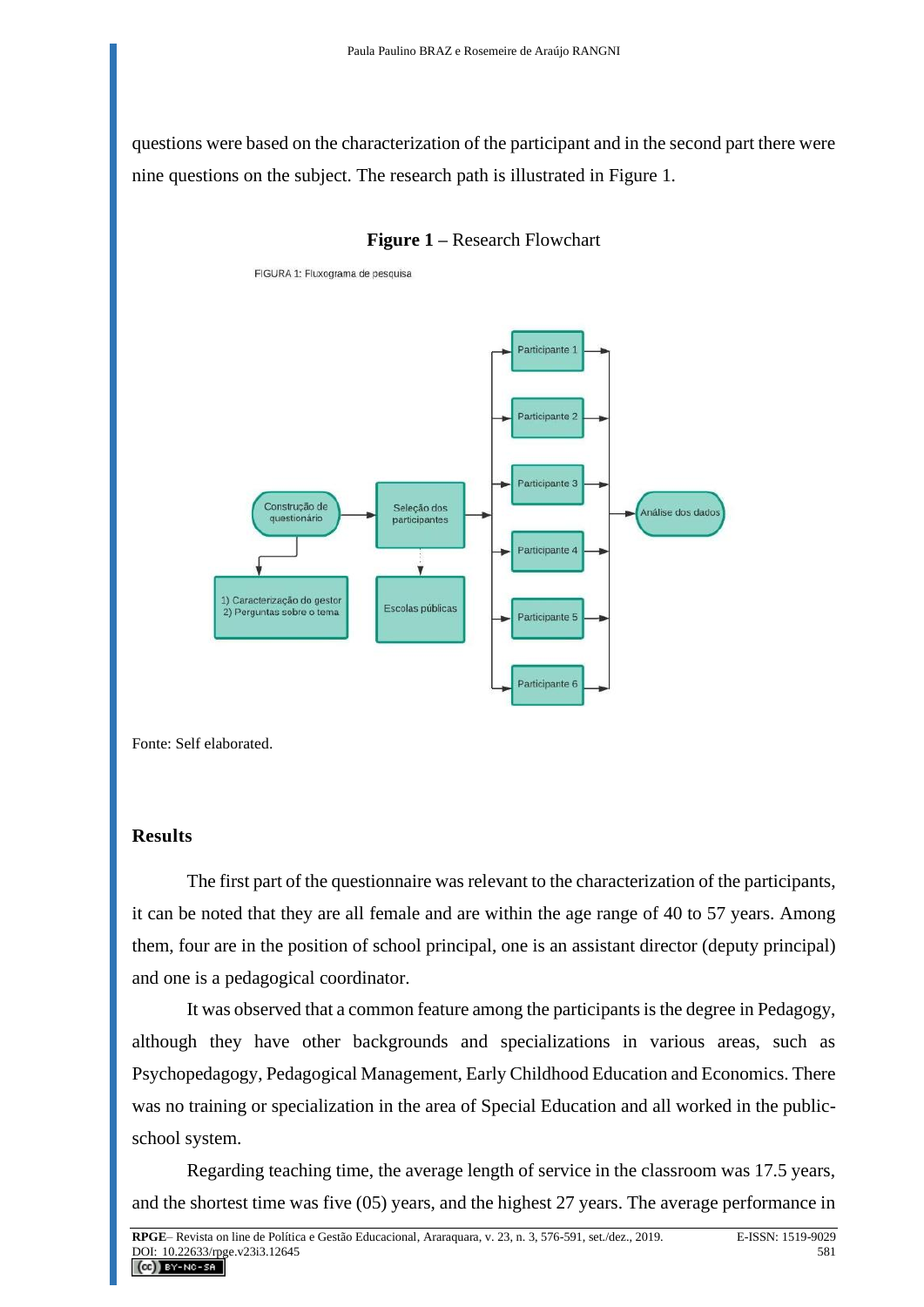school management was 15 years, and the shortest time was nine (09) years, and the highest of 30 years.

The participants answered nine (09) questions that addressed the topic high skills/giftedness and their answers are given below.

The first question asked the participant to define the term High Skills/Giftedness. As this is an open question and could possibly influence the other answers, they were fully described.

Question 1: What is your definition for the term High Skills/Giftedness?

In defining the term High Skills/Giftedness, the words reasoning and development appeared most frequently in the answers, and these are highlighted below.

> *High skills/giftedness are characteristics that differ from the rest of the population. A different development, somehow more inventive, imaginative. Accelerated mathematical logical reasoning. However, little or no concentration* (P1)<sup>6</sup>

> *Children or people who have more than expected development, with quick answers and solutions to everything and no difficulties in adaptation and learning difficulties* (P2).<sup>7</sup>

> *These are children who perform remarkably well and their potentiality can be in a specific area of knowledge or various aspects combined* (P3).<sup>8</sup>

> *It is that child who comes out of the standard we consider for her age, and who already has knowledge in literature, knowledge of mathematics differentiated of their age peers* (P4)<sup>9</sup>

> *High skills/giftedness is the definition we have for children who have a high degree of development, differing from others. We often "say" that the child is*  superintelligent (P5)<sup>10</sup>

> *They are children with quick reasoning and learning, curious, tendency to live with adults, may have problems with relationships with other children, and expectations of learning in the classroom* (P6).<sup>11</sup>

<sup>6</sup> *Altas habilidades/superdotação são características que os diferem do restante da população. Um desenvolvimento diferente, de certa forma mais inventivo, imaginativo. Raciocínio lógico matemático acelerado. Entretanto, pouca ou quase nenhuma concentração* (P1)

<sup>7</sup> *Crianças ou pessoas que apresentam desenvolvimento acima do esperado, com respostas rápidas e soluções para tudo e não apresentam dificuldades na adaptação e dificuldade na aprendizagem* (P2).

<sup>8</sup> *São crianças que apresentam notável desempenho e sua potencialidade pode ser numa área de conhecimento específico ou vários aspectos combinados* (P3)

<sup>9</sup> *É aquela criança que sai do padrão que a gente considera para a idade dela, e que apresenta, já, conhecimento em literatura, conhecimento de matemática diferenciado da faixa etária* (P4)

<sup>10</sup> *Altas habilidades/superdotação é a definição que temos para as crianças que apresentam alto grau de desenvolvimento diferenciando-se das demais. Costumamos "dizer" que a criança é superinteligente* (P5)

<sup>11</sup> *São crianças com raciocínio e aprendizagens rápidos, curiosos, tendência a conviver com adultos, podem ter problemas de relacionamentos com outras crianças, além de expectativas de aprendizagens em sala de aula* (P6).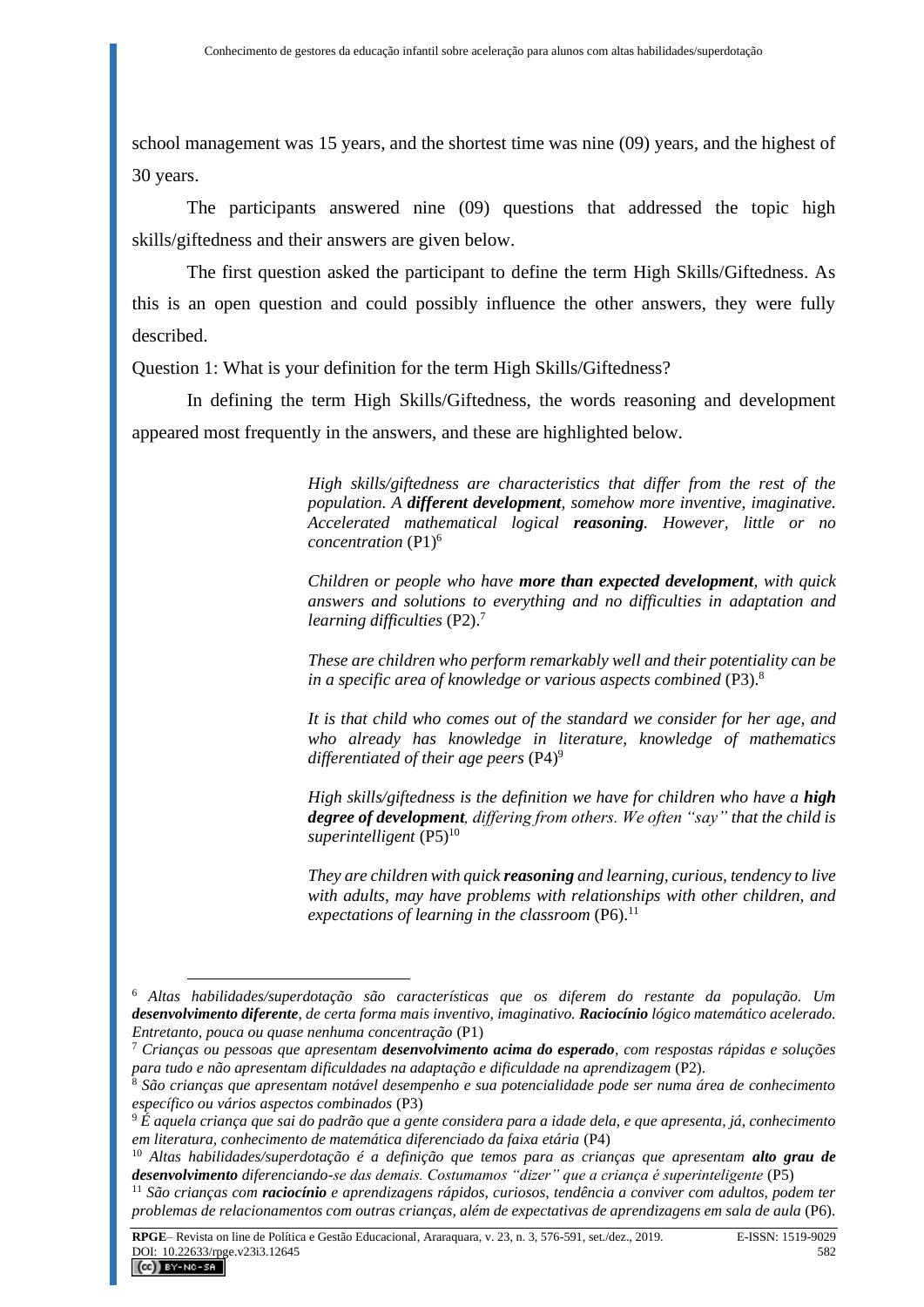P3's answer is the one that most closely matches the concept adopted by the National Special Education Policy from the Inclusive Education Perspective (BRASIL, 2008), which corroborates Renzulli's Three Ring Theory (2004, 2014a, 2014b). Another aspect highlighted is the relationship between High Skills/Giftedness and commitment only in academic activities: P1: "[...] Accelerated mathematical logical reasoning"; P2: "[...] quick answers and solutions to everything and do not present difficulties in adaptation and learning difficulties"; P4: "[...] already has knowledge in literature, knowledge of mathematics, differentiated by age group".

For Renzulli (2004; 2014a) high skills/academic giftedness is overvalued at school because the student presents high performance rates in standardized intelligence tests, in addition to beating academic content more easily and in less time. It was found that the answers did not mention aspects related to high skills/giftedness with other areas that, in many cases, are not evidenced in school as creativity, leadership, psychomotor and arts (BRASIL, 2008).

Behavioral aspects were also indicated in the answers. P2: "[...] do not present difficulties in adaptation"; P4: "[...] it is that child who goes beyond the standard we consider for her age"; P6: "[...] tendency to live with adults, they may have relationship problems with other children". Such behaviors concern the student's emotional maturity, presented earlier. It was evident in the responses that managers conceive high potential students who present different behavioral aspects to their average age peers (FLEITH, 2007).

The next question was based on the identification procedures of the student with high skills/giftedness. The objective was to identify if the manager knows such procedures. The identification of students with High Skills/Giftedness is one of the great challenges of education, because it is through it that the opportunities for personal development and learning of these students will be offered (BRASIL, 2006).

Question 2: Do you know the procedures for identifying a student with High Skills/Giftedness. If so, which one?

Three (03) participants, or 50% of the total, did not know any kind of identification procedure for this audience. These data are of concern, since "statistical studies indicate that approximately 3 to 5% of the population have potential above the estimated average in various social contexts" (BRASIL, 2006, p. 19). As for those who answered knowing the procedures, their answers were based on observation and evaluation by tests. It is understood that the teacher, in the classroom, conducts systematic, prolonged and qualitative observation of the expressions of skills, performances and aptitudes, thus, it is possible to develop the learning process and also the quality of students' social relations.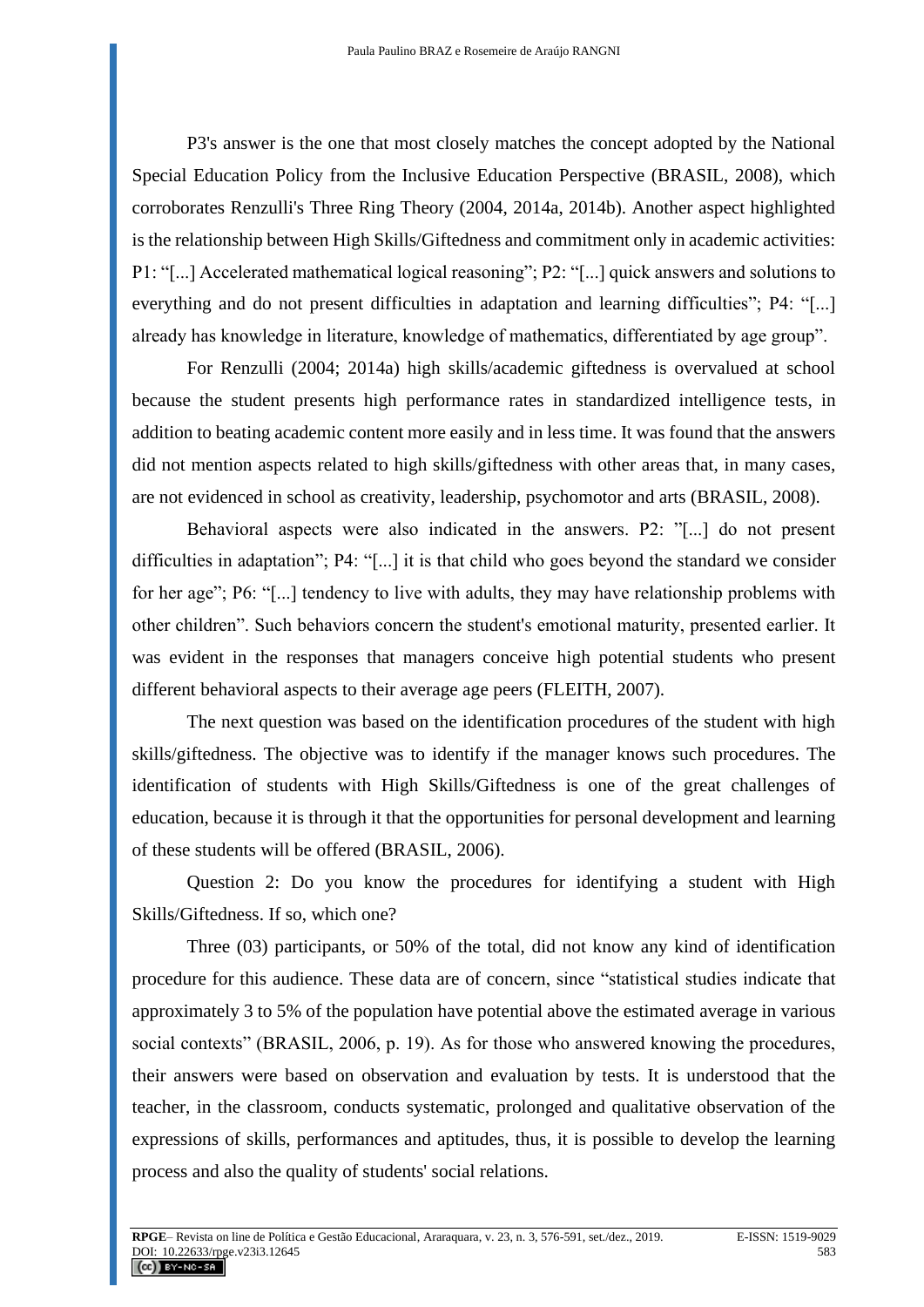The process of identifying students with high skills/giftedness should be based on their educational needs, the use of various sources of data collection (interviews, performance surveys, analysis of their productions, etc.), knowledge of characteristics pupils and human development according to age groups, besides having family participation (BRASIL, 2006).

Also, a closed question was elaborated, so that the participant indicated yes or no as an answer.

Question 3: Are there students with High Skills/Giftedness at the school you work for?

All participants answered "no", indicating that in the schools where they worked there were no students with high skills/giftedness from their knowledge. Negative responses from managers meant not answering the next question because it was designed for schools that have students with high skills/giftedness identified. The question was as follows: Question 4: If so, what actions are taken to meet the special educational needs of these students? Two participants used the space to present their ideas on the issue. The answers were fully described.

> *There are no gifted or high skilled children. What have long been parents/guardians who classify their children as gifted* (P1).<sup>12</sup>

> *We had a case earlier this year that the mother said that this child (was gifted). She was in Phase 4 but her mother wanted us to move him to Phase 5. But we didn't get to evaluate because his mother didn't want him to go through an evaluation. If the child goes through an assessment and agrees, we will change the child's age (grade) according to what she presents* (P4).<sup>13</sup>

A similarity between the two responses of the participants was noted. In both cases the family appears as a crucial factor in the indication. We point out the input of P4 on a family that did not allow the assessment of the child and P1 made a stigmatized placement of the student with high skills/giftedness when she said: "parents/guardians who classify their children as gifted". This can be considered a myth of the conducting father, that is, when the parent (or guardian) can overstimulate the child and thus produce a gifted (PEDRO; OGEDA; CHACON, 2017). In this regard, the publication by Brasil (2006b, p. 21) advises: "When some signs begin to be perceived by the family, the school and/or teacher should carefully observe the child and perform permanent monitoring".

<sup>12</sup> *Não há crianças com superdotação ou altas habilidades. O que há muito são pais/responsáveis que classificam seus filhos como superdotados* (P1).

<sup>13</sup> *Nós tivemos um caso no começo do ano que a mãe dizia que essa criança (era superdotada). Ela estava numa Fase 4 mas a mãe queria a possibilidade de passarmos ele para a Fase 5. Mas não chegamos a avaliar porque a mãe não queria que ele passasse por avaliação. Se a criança passar por uma avaliação e estiver de acordo, nós vamos mudar ela de faixa etária (série), de acordo com o que ela apresentar* (P4).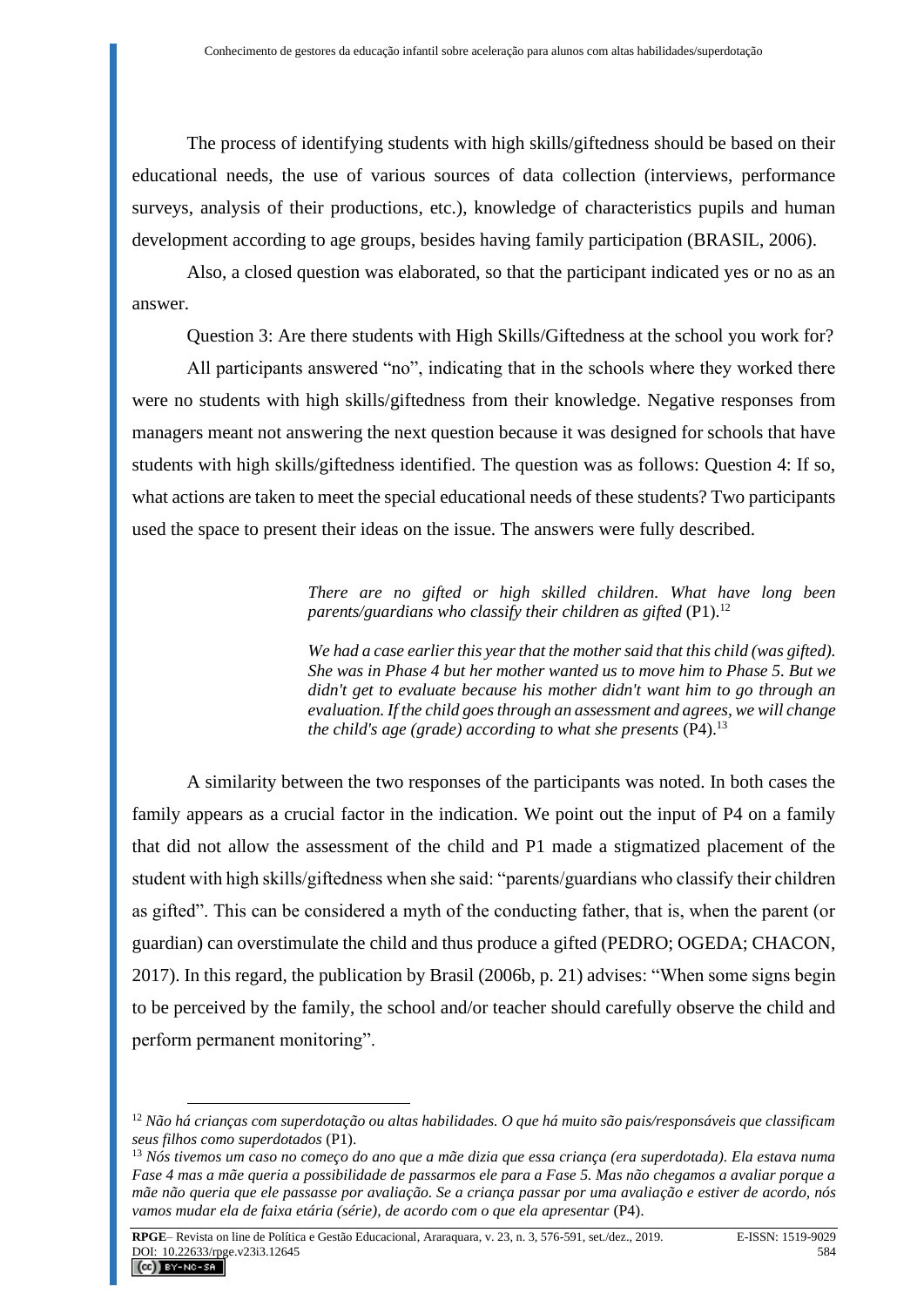Another fact that drew attention in the response of the manager was: "there are no children with giftedness or high skills." It should be remembered that, as previously mentioned, statistical data point to a minimum percentage of 3 to 5% of the population with high skills/giftedness (BRASIL, 2006b). It is believed that the lack of information and the myths that permeate this public prevent the identification and, consequently, the proper attendance (RECH; FREITAS, 2006).

Subsequent questions refer to procedures for serving students with high skills/giftedness within the school.

Question 5: What do you mean by Acceleration?

*Acceleration are planning and actions that challenge students with pleasurable and stimulating activities* (P1).<sup>14</sup>

*The word itself is already saying, accelerate with no interruption* (P2).<sup>15</sup>

*It is a compensatory program, which aims to correct the gap between age/grade (P3).*<sup>16</sup>

*It would change the child from age group (grade) and according to the assessment. For example, she has passed an assessment and is ready for a Phase 5 or 6, I will transfer her to that phase* (P4).<sup>17</sup>

*When the child in a phase is judged as gifted, it is possible to place them in*  later stages, which are supposed to be at their level of development (P5).<sup>18</sup>

The participant P6 didn't knew how to answer the question.

Most responses, P1, P4 and P5, were based on the acceleration by temporality (COLANGELO *et al.*, 2004; GUENTHER, 2009). Thus, as cited by Guenther (2009), many confuse acceleration for high potential students with reclassification, which aims to reduce dropout in cases of academic failure, being evident in P3's response by reproducing the idea that acceleration is a program designed to correct the age/grade discrepancy of students.

Continuing with the questions about the managers' knowledge, they were asked that:

Question 6: What types of acceleration do you know?

<sup>14</sup> *Aceleração são planejamentos e ações que desafiem os educandos com atividades prazerosas e estimulantes* (P1).

<sup>15</sup> *A própria palavra já está dizendo, acelerar não havendo interrupção* (P2).

<sup>16</sup> *É um programa compensatório, que visa corrigir a defasagem em relação idade/série* (P3).

<sup>17</sup> *Seria muda-lo de faixa etária (série) e acordo com a avaliação. Por exemplo, passou por uma avaliação e ele está pronto para uma Fase 5 ou 6, vou transferi-lo para essa fase* (P4).

<sup>18</sup> *Quando a criança de uma fase é avaliada como superdotada é possível coloca-las em fases mais adiantadas, que supõe-se estar a seu nível de desenvolvimento* (P5).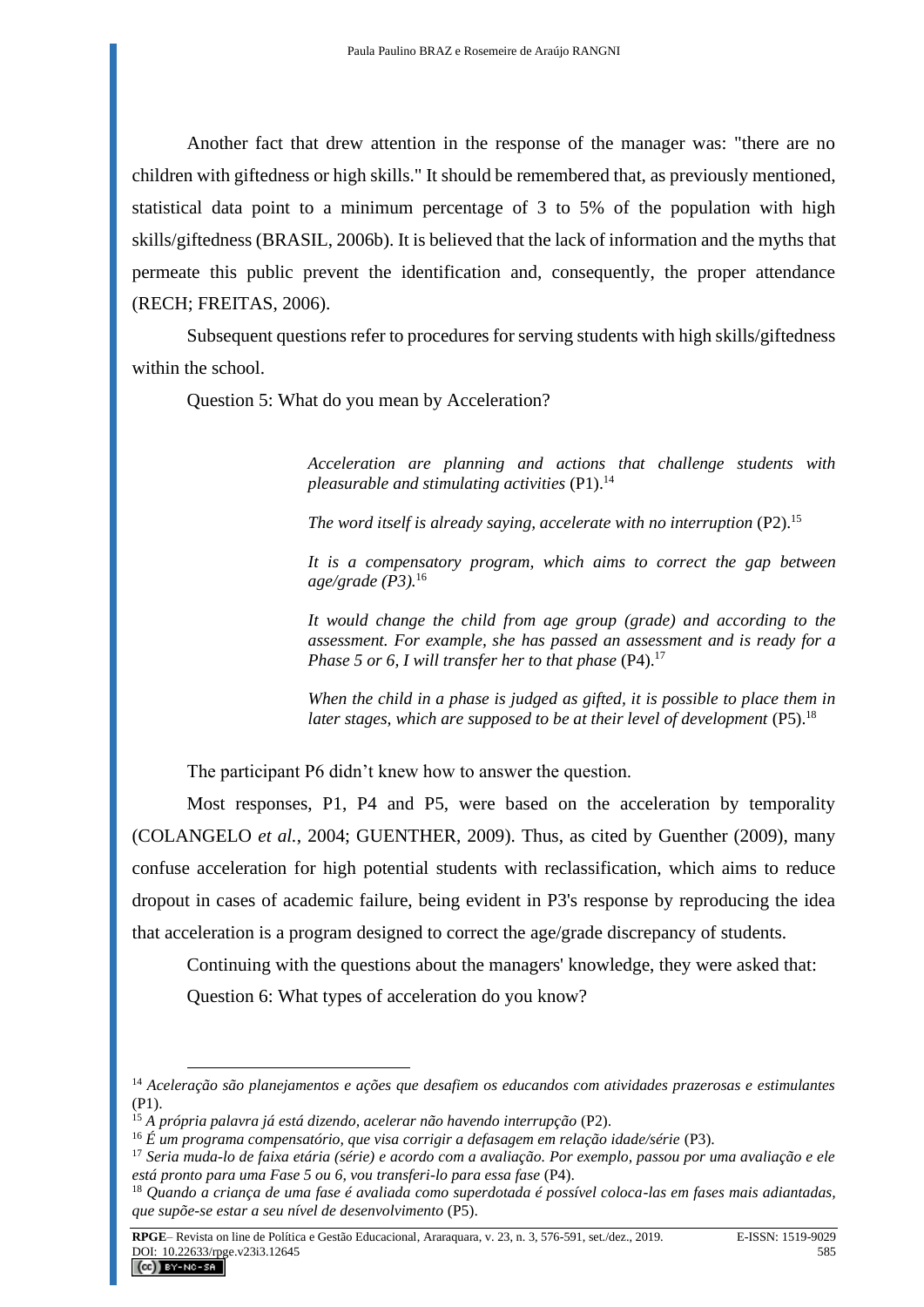Note that the answers given by managers do not indicate the types of acceleration by content and/or temporality, according to the literature (COLANGELO *et al.*, 2004, GUENTHER, 2009). Moreover, when asked, in question five, what do they mean by acceleration, the answers meet acceleration by temporality, specifically about grade advancement. Participants P2, P4 and P5 answered that they know the acceleration by grade, in which the student is promoted to the next grade.

The answers from P1 and P3 differed from the others, as they indicated specific procedures, but did not deepen the answers.

> *I knew the acceleration developed by the State of São Paulo. I do not approve. Homogeneous class, students without stimuli and teachers without preparation* (P1).<sup>19</sup>

> *The classes instituted by the MEC that proposes reduced number of students,*  with more pedagogical resources and specialized teachers (P3).<sup>20</sup>

The participant P6 didn't answered the question.

It was noted that, despite the little information presented on the topic, the procedures pointed out by participants P1 and P3 do not match the acceleration of the form cited by LDBEN, article 59.

Question 7: In your opinion, is acceleration in the case of students with high skills/giftedness advisable? Justify:

From the responses, it was noted that the acceleration is favorably viewed by managers, however, some aspects were considered. The first was about the demotivation that can generate in the student if he is denied proper care. In fact, students may feel frustrated in an environment that does not match their condition (FLEITH, 2007).

For P3 "Clearer legislation on the subject is also important." The acceleration of teaching is ensured by educational legislation, but according to Maia-Pinto (2012, p. 66) "there is little in terms of explanation or guidance on this practice". The author adds that at the municipal and state levels it is common to reproduce the federal guidelines, since there are almost no laws regulating such actions, and it is up to the school to define the ways to comply with the laws in these cases.

The responses from participants P1 and P2 reflect the importance of manager engagement in specific cases. It can be seen that P1 answers as follows: "It should be applied,

<sup>19</sup> *Conheci a aceleração desenvolvida pelo Estado de São Paulo. Não aprovo. Classe homogênea, alunos sem estímulos e professores sem preparo* (P1).

<sup>20</sup> *As classes instituídas pelo MEC que propõe número reduzido de alunos, com mais recursos pedagógicos e professores especializados* (P3).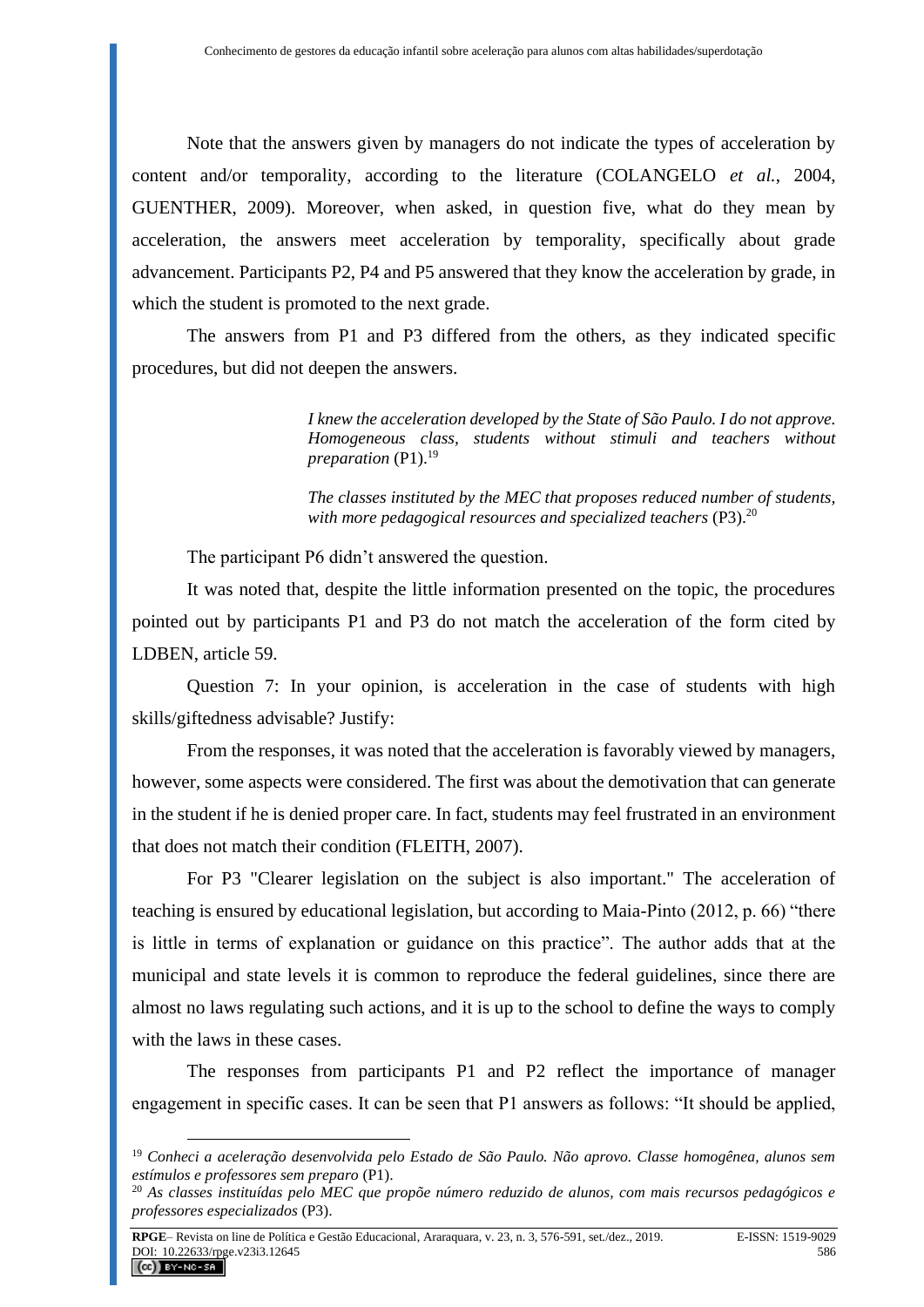but it requires a lot of preparation, study and time on our part"; and P2: "There must be acceleration, but I don't know how to proceed in these cases". Thus, as mentioned by Santos and Panhoca (2017), it is up to the school manager to understand and act in the teaching processes.

Consequently, the next question asks participants about the procedures for putting acceleration into practice.

Question 8 asked participants about acceleration procedures: Do you know the procedures and/or procedures for accelerating students with High Skills/Giftedness indicators? They all answered that they did not know the procedures and transitions for acceleration, and if they appeared at school, they would seek help from the Secretariat of Education.

Question 9: Have you experienced any acceleration of high ability/gifted students during your time of work?

Finally, the participants answered if they had experienced any case of acceleration of student with high skills/giftedness during their teaching and school management. All participants replied that they did not have such an experience. Maia and Fleith (2013) state that unfounded and stereotyped beliefs about students with high skills/giftedness go through school environments and prevent movements that favor them, so it is recommended to disseminate the theme in schools.

It was noticed in the answers to questions eight and nine, the lack of knowledge or even the lack of clarification on the theme of acceleration for students with high skills/giftedness of the participating managers. In this regard, Guenther (2009) states that it still predominates among educators that acceleration only occurs to correct the age/grade gap.

#### **Final considerations**

The research aimed to verify and analyze the existence of acceleration knowledge of early childhood education managers for students with high skills/giftedness, considering their knowledge about acceleration.

Through the questions that guided the study, it is considered that:

What knowledge do early childhood managers have about high skills/giftedness?

The concept of high skills/giftedness is related by participants as being inherent in development and reasoning. In fact, such characteristics may be indicative of high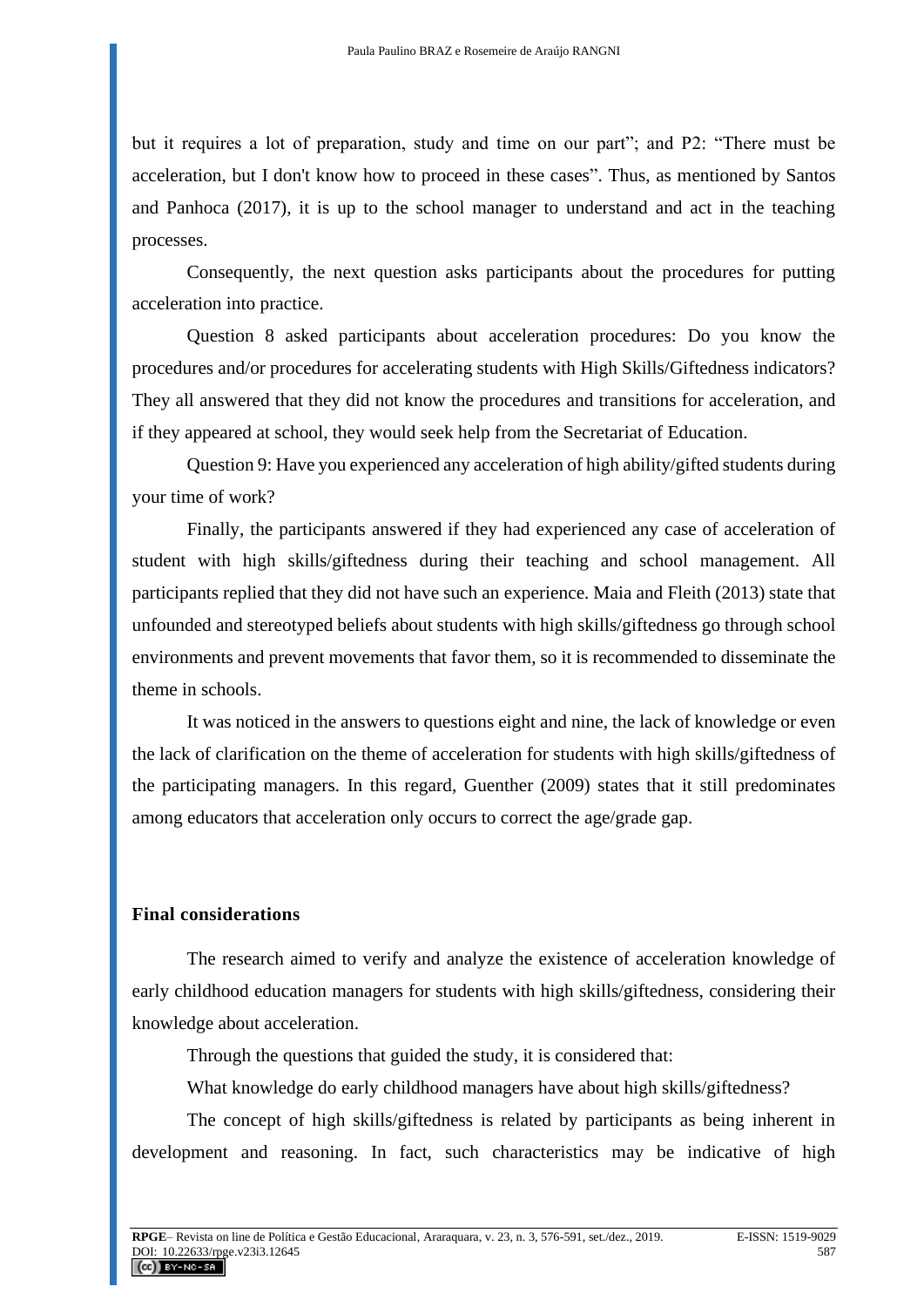skills/giftedness, however, important factors such as leadership and commitment to the task were not indicated.

Whether managers know and consider acceleration and its modalities for students with high skills/giftedness?

The acceleration modalities, divided into temporality and content, were not indicated. It was explicit that the acceleration in the view of managers is based only on the advance of grades. Also, the lack knowledge on the subject in school environments was evident, as the answers showed a poor understanding of acceleration for students who stand out for their potentials.

Given the results obtained, it is suggested that training on the topic of high skills/giftedness take place in initial and continuing education courses and that further studies take place as a contribution to include, in fact, this specificity among students of Child education.

**ACKNOLEDGEMENTS:** We thank the São Paulo State Research Support Foundation (FAPESP) for their financial support.

# **REFERENCES**

ALENCAR, E. S.; FLEITH, D. de S. **Superdotados:** determinantes, educação e ajustamento. 2. ed. São Paulo: EPU, 194., 2001.

BRASIL. Lei Nº 9.394, de 20 de dezembro de 1996. **Lei de Diretrizes e Bases da Educação Nacional.** Brasília: Ministério da Educação. Disponível em: http://portal.mec.gov.br/secad/arquivos/pdf/ldb.pdf. Acesso em: 06 fev. 2019.

BRASIL. **Saberes e Práticas da Inclusão**. Desenvolvendo competências para o atendimento às necessidades educacionais especiais de alunos com altas habilidades/superdotação. Brasília: Ministério da Educação, SEESP, 2. ed., 143 p., 2006. Disponível em: http://portal.mec.gov.br/seesp/arquivos/pdf/altashabilidades.pdf. Acesso em: 12 nov. 2018.

BRASIL. **Política Nacional da Educação Especial na Perspectiva da Educação Inclusiva**, de 7 de janeiro de 2008. Disponível em: http://portal.mec.gov.br/arquivos/pdf/politicaeducespecial.pdf. Acesso em: 06 fev. 2019.

BRASIL. **Diretrizes Curriculares Nacionais para a Educação Infantil**. Brasília: Ministério da Educação, Secretaria de Educação Básica, 36 p., 2010. Disponível em: http://ndi.ufsc.br/files/2012/02/Diretrizes-Curriculares-para-a-E-I.pdf. Acesso em: 12 nov. 2018.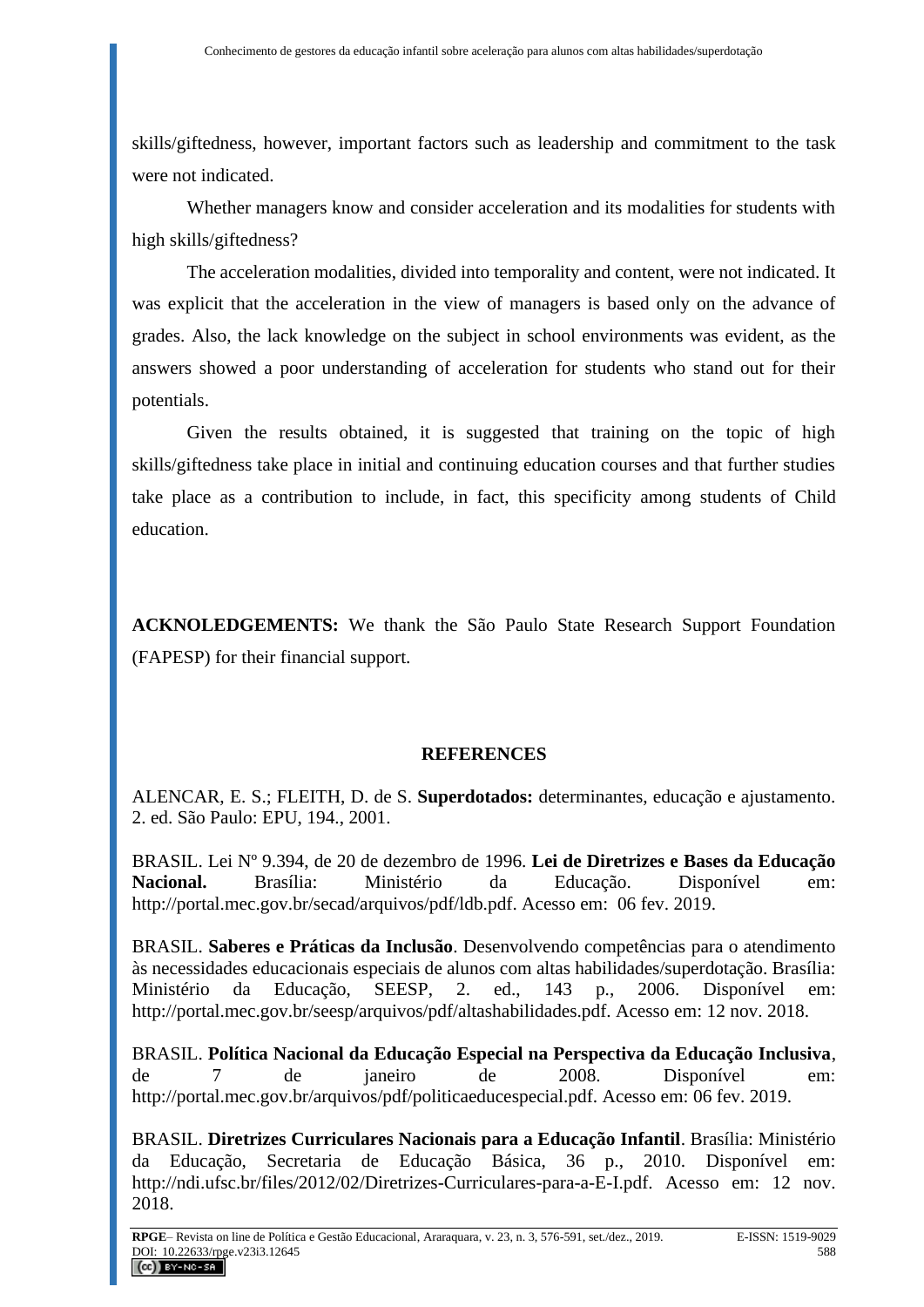BRASIL. **Dúvidas mais frequentes sobre a Educação Infantil**. Brasília: Ministério da Educação, Coordenação Geral de Educação Infantil, 2013. Disponível em: http://portal.mec.gov.br/index.php?option=com\_docman&view=download&alias=8169 duvidas-mais-frequentes-relacao-educacao-infantil-pdf&Itemid=30192. Acesso em: 12 nov. 2018.

COLANGELO, N.; ASSOULINE, S. G.; GROSS, M. U. M. (Ends.). **A nation deceived:** How schools hold back American's brightest students (Vol. I.) Iowa, IA: The Connie Belin & Jacqueline N. Blank Internacional Center for Gifted Education and Talented Development. 2004. Disponível em: http://files.eric.ed.gov/fulltext/ED535137.pdf. Acesso em: 12 mar. 2019.

FLEITH, D. S. Altas habilidades e desenvolvimento socioemocional. *In:* FLEITH, D. S.; ALENCAR, E. M. L. S. (Orgs.) **Desenvolvimento de talentos e altas habilidades.** Orientação para pais e professores. Porto Alegre: Artmed, 2007.

FLICK, U. **Introdução à pesquisa qualitativa**. 3. ed. Porto Alegre: Artmed, 408 p., 2009.

GIL, A. C. Como classificar as pesquisas. *In:* GIL, A. C. **Como elaborar projetos de pesquisa**. São Paulo: Atlas, p. 41-57, 2002.

GUENTHER, Z. C. Aceleração, ritmo de produção e trajetória escolar: desenvolvendo o talento acadêmico. **Revista Educação Especial**, Santa Maria, v. 22, n. 35, p. 281-298, set./dez. 2009. Disponível em: https://periodicos.ufsm.br/educacaoespecial/article/viewFile/810/554. Acesso em: 12 mar. 2018.

MACCLARTY, K. L. Life in the fast lane: Effects of early grade acceleration on high school and college outcomes. **Gifted Child Quaterly**, Vol. 59, No. 1, January 2015. Disponível em: https://journals.sagepub.com/doi/10.1177/0016986214559595. Acesso em: 12 nov. 2018.

MAIA-PINTO, R. R. **Aceleração de ensino na educação infantil**: Percepção de alunos superdotados, mães e professores. 2012. 153 p. Tese (Doutorado). Programa de Pós-Graduação em Processos de Desenvolvimento Humano e Saúde, UnB, Brasília, 2012. Disponível em: http://repositorio.unb.br/bitstream/10482/11225/1/2012\_RenataRodriguesMaiaPinto.pdf. Acesso em: 12 mar. 2018.

MAIA-PINTO, R. R.; FLEITH, S. D. Aceleração de ensino na Educação Infantil: um estudo de caso de um aluno superdotado. *In:* MAIA-PINTO, R. R.; FLEITH, S. D. (orgs.). **Superdotados. Trajetórias de desenvolvimento e realizações**. Curitiba: Juruá, p. 143-154, 2013.

MARTINS, B. A. **Alunos precoces com indicadores de altas habilidades/superdotação no Ensino Fundamental I:** Identificação e situações (des)favoráveis em sala de aula. 2013. 239 p. Dissertação (Mestrado). Programa de Pós-Graduação em Educação da Universidade Estadual Paulista, Marília, 2013. Disponível em: http://repositorio.unesp.br/handle/11449/91210. Acesso em: 12 mar. 2018.

OLIVEIRA, E. P. L. **Alunos sobredotados:** a aceleração escolar como resposta educativa. 2007. 278 p. Tese (Doutorado). Especialização de Psicologia da Educação. Universidade do Minho, Portugal, 2007. Disponível em: https://repositorium.sdum.uminho.pt/handle/1822/7081?mode=full. Acesso em: 12 mar. 2018.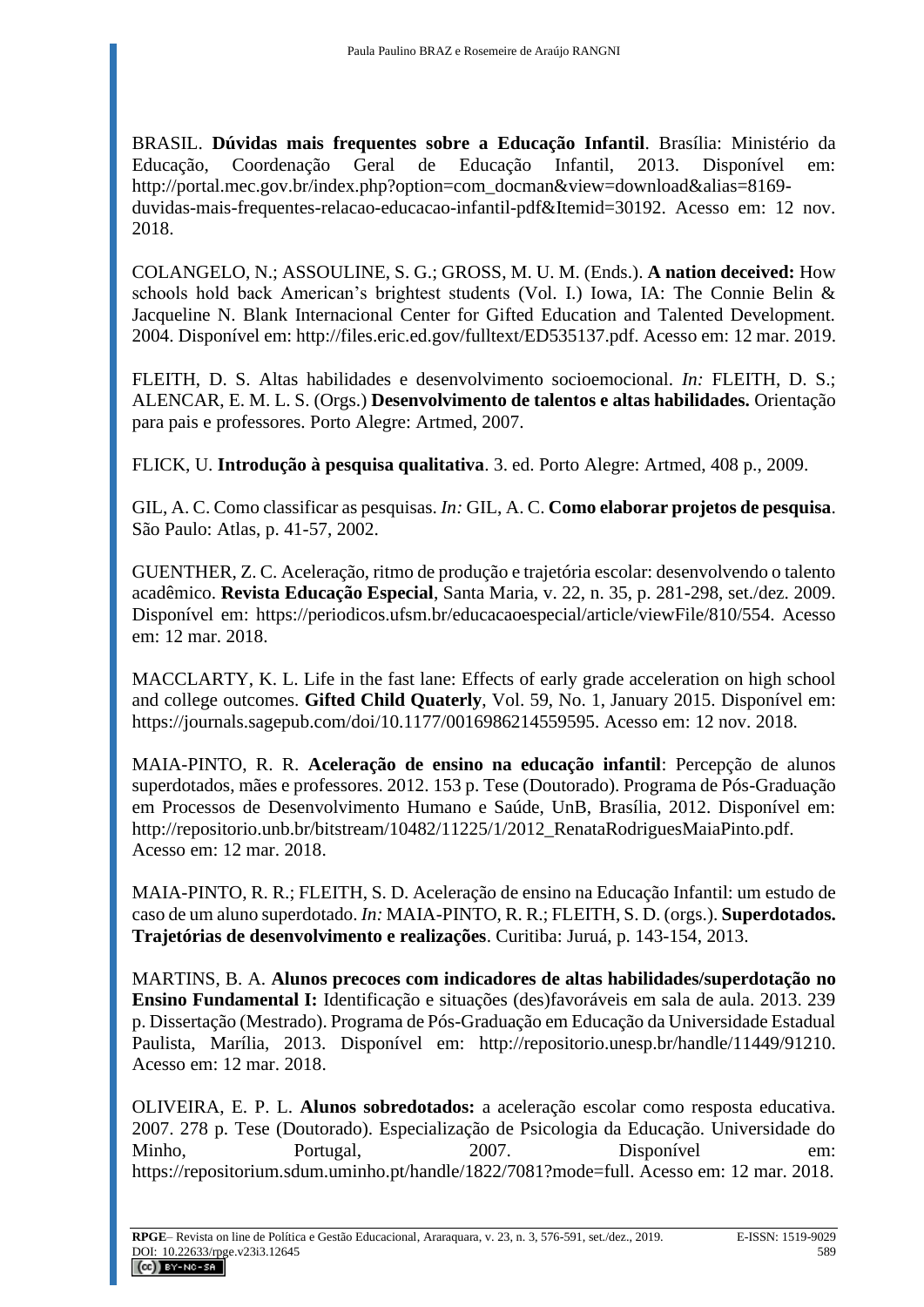OLIVEIRA, E. P.; ALMEIDA, L. S. Aceleração escolar em Portugal: relatos de insatisfação e críticas pelos pais. *In:* FLEITH, D. S.; ALENCAR, E. M. L. S. (Orgs.). **Superdotados.** Trajetórias de desenvolvimento e realizações. Curitiba: Juruá, 230 p., 2013.

PEDRO, K. M.; OGEDA, C. M. M.; CHACON, M. C. M. Verdadeiro ou falso? Uma análise dos mitos que permeiam a temática das altas habilidades/superdotação. **Revista Educação e Emancipação**, v. 10, n. 3, set./dez., 2017. Disponível em: http://www.periodicoseletronicos.ufma.br/index.php/reducacaoemancipacao/article/view/771 8. Acesso em: 14 mar. 2019.

POCINHO, M. Superdotação: Conceitos e modelos de diagnóstico e intervenção psicoeducativa. **Revista Brasileira Educação Especial**, Marília, v. 15, n.1, p. 3-14, jan./abr. 2009. Disponível em: http://www.scielo.br/pdf/rbee/v15n1/02.pdf. Acesso em: 12 mar. 2018.

RECH, A. J. D.; FREITAS, S. N. Uma revisão bibliográfica sobre os mitos que envolvem as pessoas com altas habilidades. *In:* FREITAS, S. N. (Org.) **Educação e altas habilidades/superdotação**: a ousadia de rever conceitos e práticas. Santa Maria: Editoraufsm, p. 61-87, 2006.

RENZULLI, J. S. O Que é Esta Coisa Chamada Superdotação, e Como a Desenvolvemos? Uma retrospectiva de vinte e cinco anos. **Educação em Revista**, Porto Alegre, ano XXVII, n. 1, p. 75 - 121, jan./abr. 2004. Disponível em: https://www.marilia.unesp.br/Home/Extensao/papah/o-que-e-esta-coisa-chamadasuperdotacao.pdf. Acesso em: 12 nov. 2018.

RENZULLI, J. S. A concepção da superdotação no modelo dos três anéis: Um modelo de desenvolvimento para a promoção da produtividade criativa. *In:* VIRGOLIM, A. M. R.; KONKIEWITZ, E. C. Org.(s). **Altas Habilidades/Superdotação, Inteligência e Criatividade:** uma visão multidisciplinar. Campinas, SP: Papirus, p. 219-264, 2014a.

RENZULLI, J. S. Modelo de enriquecimento para toda a escola: Um plano abrangente para o desenvolvimento de talentos e superdotação. **Revista Educação Especial**, Santa Maria, v. 27, n. 50, p. 539-562, set./dez. 2014b. Disponível em: https://periodicos.ufsm.br/educacaoespecial/article/view/14676. Acesso em: 16 ago. 2018.

SANTOS. D. M.; PANHOCA, I. Gestão Escolar e a Política Nacional de Educação Especial: As barreiras para a implementação de uma política pública. **Revista Política e Gestão Educacional**, v. 21, n. 2, nov. 2017. Disponível em: https://periodicos.fclar.unesp.br/rpge/article/view/10171/7031. Acesso em: 05 out. 2018.

SÃO PAULO. **Resolução SE-81, de 7 de agosto de 2012**. Dispõe sobre o processo de aceleração de estudos para alunos com altas habilidades/superdotação na rede estadual de ensino e dá providências correlatas. Disponível em: http://cape.edunet.sp.gov.br/cape\_arquivos/Resolu%C3%A7%C3%A3o%20SE.pdf. Acesso em: 27 out. 2018.

### **How to quote this article**